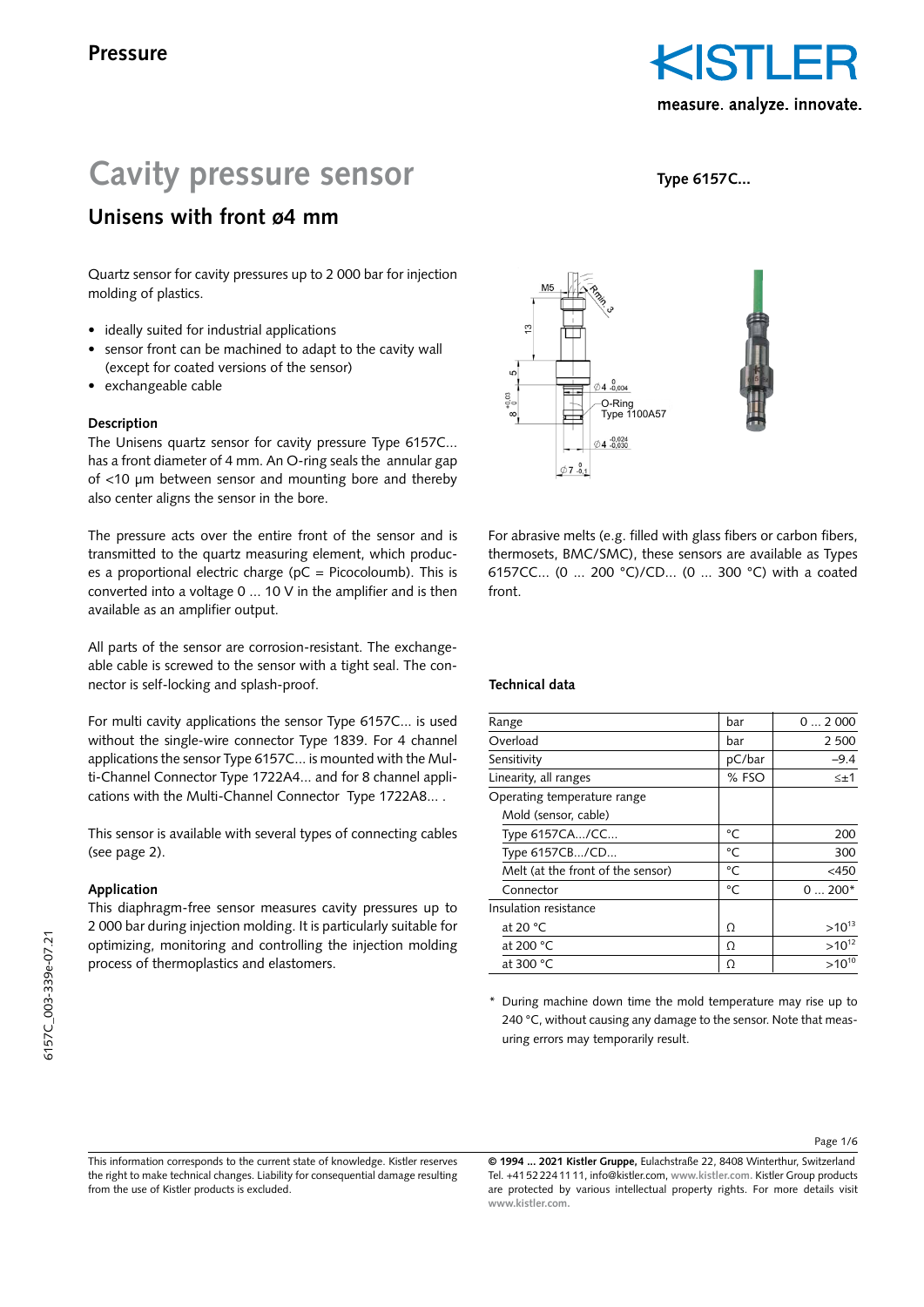







Fig. 1: Pressure sensor Type 6157C with coaxial cable

Fig. 2: Pressure sensor Type 6157C for high temperature applications with coaxial cable

#### **Fig. 1: Pressure sensor Type 6157C with coaxial cable**

Sensor including an exchangeable high temperature cable with a connector for operating temperatures up to 200 °C.

#### **Fig. 2: Pressure sensor Type 6157C for high temperature applications with coaxial cable**

Sensor including an exchangeable steel-braided thermoset plastic cable (Polyimide) with connector for operating temperatures up to 300 °C (Connector 200 °C).

#### **Fig. 3: Pressure sensor Type 6157C with single-wire cable**

Alternative version of the sensor with single-wire technique for simplified and flexible installation in the mold. The sensor Type 6157C...S... is equipped with a single-wire cable with a very small cross-section. The single-wire cable is exchangeable and can be cut to length as required by the user. With the single-wire technique the electrical shielding is provided by the mold. Both the cable and the connector therefore have to be completely integrated into the mold. For easy installation a connector is supplied which is self locking and splash proof.

#### **Fig. 4: Pressure sensor Type 6157C with conductive spacer sleeve**

Sensor including a conductive spacer sleeve for cable-free connection onto a contact element.

#### Fig. 3: Pressure sensor Type 6157C with sngle-wire cable

Fig. 4: Pressure sensor Type 6157C with conductive spacer sleeve

measure analyze innovate.

#### **Special versions**

Coated front (abrasion protection)

- Type 6157CA... with coated front: Type 6157CC...
- Type 6157CB... with coated front: Type 6157CD...

#### **Installation**

The sensor is normally fixed in the mounting bore with the mounting nut (Type 6457), but a spacer sleeve (Type 6459) can also be used.

The sensor front forms part of the cavity wall. The sensor should therefore be adapted so that its front comes exactly flush with the cavity wall. Its front can be machined up to 0,5 mm (except with a coated front!). Full details can be found in the operating instructions.

The sensor is center aligned in the 4 H7 bore.

The single-wire cable must be installed completely in the mold. This connector is fitted in the mounting plate and this secured in a recess in the mold. The identification plate should be fixed nearby, indicating the type of sensor and its sensitivity.

Page 2/6

This information corresponds to the current state of knowledge. Kistler reserves the right to make technical changes. Liability for consequential damage resulting from the use of Kistler products is excluded.

**<sup>© 1994 ... 2021</sup> Kistler Gruppe,** Eulachstraße 22, 8408 Winterthur, Switzerland Tel. +41 52 224 11 11, info@kistler.com, **www.kistler.com.** Kistler Group products are protected by various intellectual property rights. For more details visit **www.kistler.com.**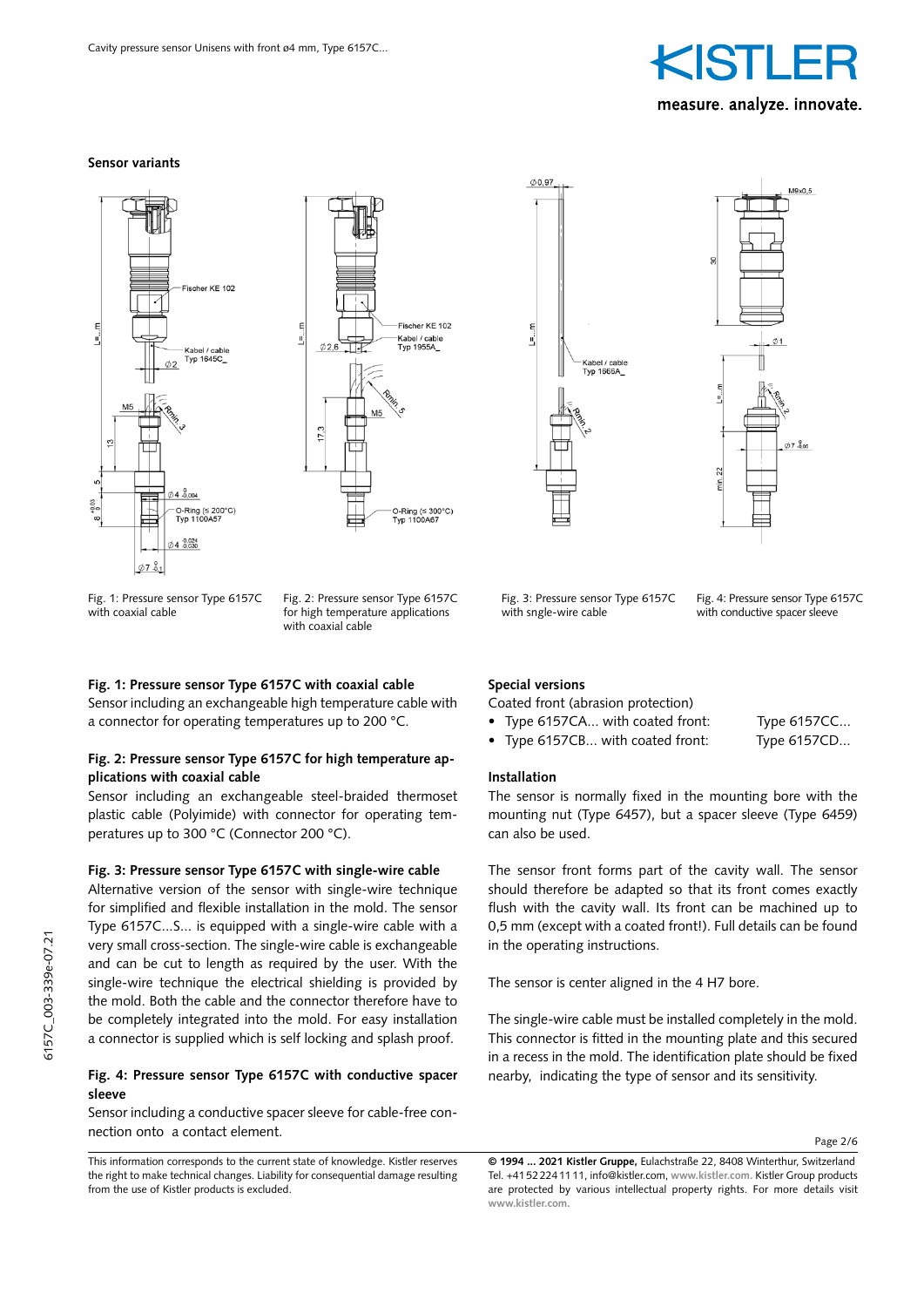

# **Cable and amplifier for measuring chains with sensor Type 6157C**





Fig. 5: Sensor Type 6157C with charge amplifier Type 5159A



Fig. 6: Sensor Type 6157C with ComoNeo monitoring system ComoNeo Typ 5887...

Page 3/6

This information corresponds to the current state of knowledge. Kistler reserves the right to make technical changes. Liability for consequential damage resulting from the use of Kistler products is excluded. persönlich anvertraut wird, verblaut wird, verblaut wird, verblaut wird, verblaut wird, verblaut wird, verblau<br>Die Speel verblaut wird, verblaut wird, verblaut wird, verblaut wird, verblaut wird, verblaut wird, verblaut w<br>  $m$  it type  $rac{1}{\sqrt{2}}$ 

**© 1994 ... 2021 Kistler Gruppe,** Eulachstraße 22, 8408 Winterthur, Switzerland<br>Tel. 144522244444 info@bittler.com www.bittler.com Kistler Grave and tests Tel. +41 52 224 11 11, info@kistler.com, **www.kistler.com.** Kistler Group products are protected by various intellectual property rights. For more details visit **www.kistler.com.**  $\frac{1}{2}$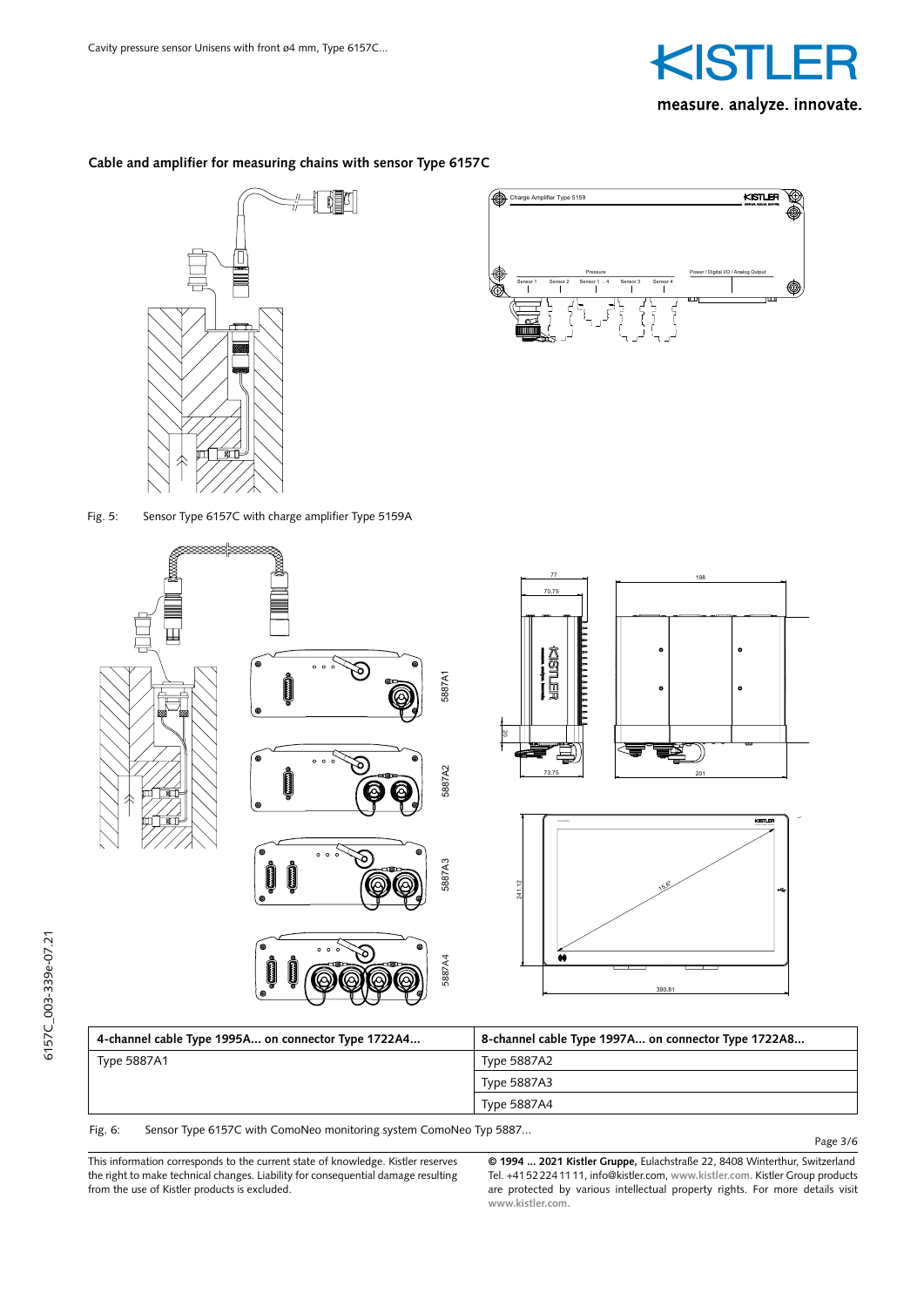

#### **Installation examples**







Fig. 9: Installation with conductive spacer sleeve



Fig. 8: Installation with spacer sleeve Type 6459 \* Adjust length



Fig. 10: Sensor with machined front (max. 0,5 mm)



Fig. 11: Single-wire-Fischer-connector Type 1839

Page 4/6

This information corresponds to the current state of knowledge. Kistler reserves the right to make technical changes. Liability for consequential damage resulting from the use of Kistler products is excluded.

**© 1994 ... 2021 Kistler Gruppe,** Eulachstraße 22, 8408 Winterthur, Switzerland Tel. +41 52 224 11 11, info@kistler.com, **www.kistler.com.** Kistler Group products are protected by various intellectual property rights. For more details visit **www.kistler.com.**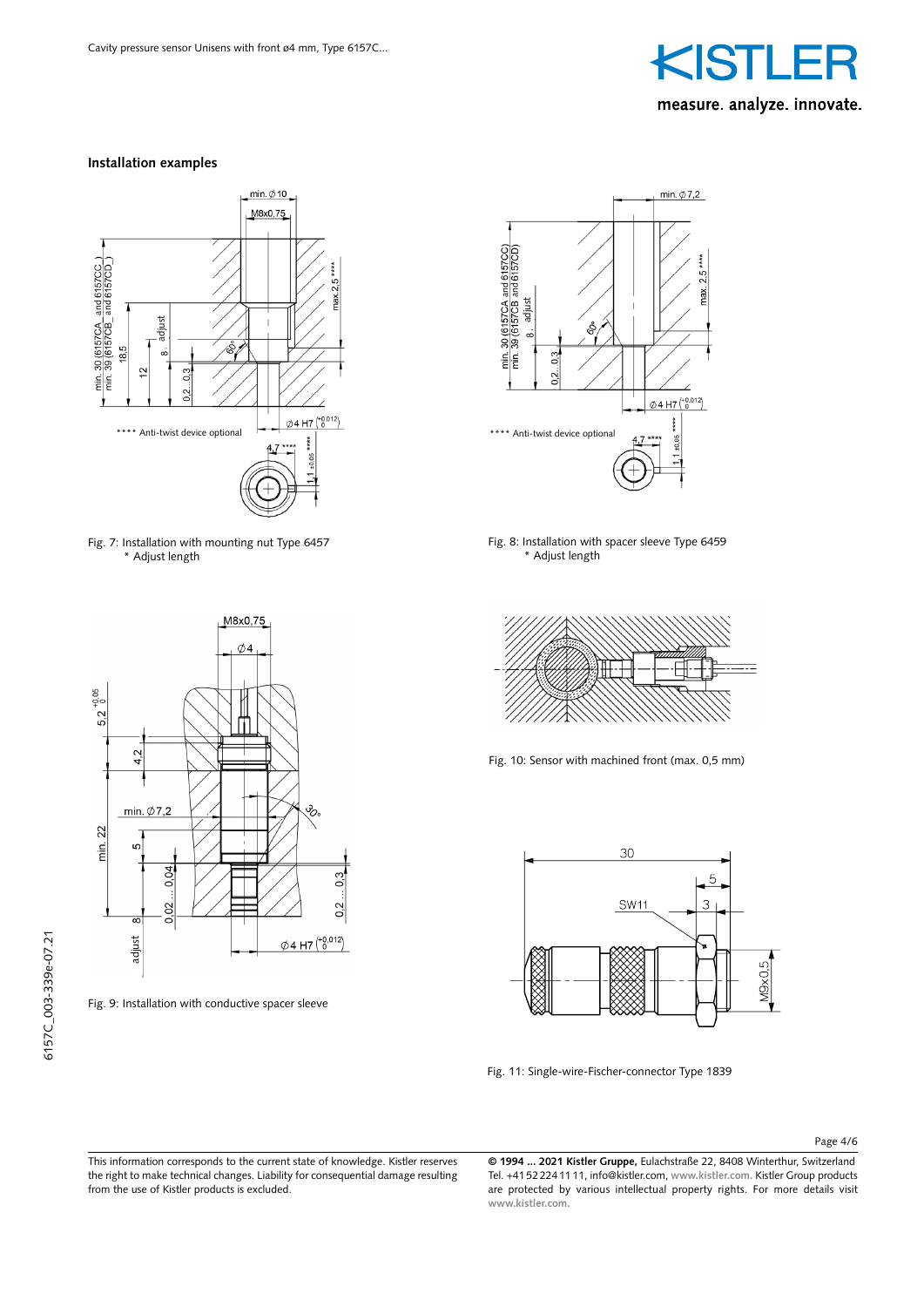



Fig. 12: Sensor, cable, mounting plate (Mat. No. 3.520.328) and identification label (Mat. No. 3.520.899)



Fig. 13: Mounting plate (Mat. No. 3.520.328)

| Accessories included                   | Mat. No./Type | • Coaxial cable 0 $\dots$ 200 °C with M4 and            |             |
|----------------------------------------|---------------|---------------------------------------------------------|-------------|
| Mounting nut                           | 6457          | Fischer connector.                                      | 1645C       |
| • Spacer sleeve $(L = 70$ mm)          | 6459          | • Steel braided coaxial cable 0  200 °C                 |             |
| Conductive spacer sleeve $(L = 70$ mm) | 1720A3        | with M4 and Fischer connector                           |             |
| Mounting plate                         | 3.520.328     | (wear resistant substitute)                             | 1963A       |
| Identification label                   | 3.520.899     | • Coaxial cable 0  200 °C with M4 and                   |             |
| Connector (for single-wire Types with  |               | MiniCoax connector                                      | 1650A4P     |
| connector)                             | 1839          | • Hightemperature coaxial cable 0  300 °C               |             |
| • O-ring, diameter 2,5x0,65 mm,        |               | with M4 and Fischer connector                           | 1955A       |
| (for Types up to 200 °C)               | 1100A57       | • Single-wire cable with M4 connector                   |             |
| • O-ring, diameter 2,5x0,65 mm,        |               | $L = 1.5 m$                                             | 1666A2      |
| (for Types up to 300 °C)               | 1100A67       | • Single-wire cable with M4 connector                   |             |
|                                        |               | $L = 5$ m                                               | 1666A4      |
| <b>Optional accessories</b>            |               |                                                         |             |
| • Dummy sensor                         | 6545          | • Crimped pin                                           | 65003747    |
|                                        |               | Crimpset with tools                                     | 1381A0      |
| • 4-channel connector up to 120 °C     |               |                                                         |             |
| (for MiniCoax and single-wire cable)   | 1722A4        | <b>Checking Tools</b>                                   |             |
| • 8-channel connector up to 120 °C     |               | • Limit plug gage, diameter 4 mm, tolerance H7 65007799 |             |
| (for MiniCoax and single-wire cable)   | 1722A8        | • Checking tool                                         | 65014072    |
| • 4-channel connector 120  200 °C      |               |                                                         |             |
| (for single-wire cable)                | 1708          | <b>Mounting Accessories</b>                             | <b>Type</b> |
| • 8-channel connector 120  200 °C      |               | • Extraction tool for Types up to 200 °C                | 1315A       |
| (for single-wire cable)                | 1710          | • Extraction tool for Types up to 300 °C                | 1362A       |
|                                        |               | • Mounting piece for connector                          | 1401        |
| Contact elements 1-channel             |               | • Mounting wrench                                       | 1383B       |
| for single-wire types                  | 1712B0        | • Dismounting cabel auxiliary tool                      | 1300A32     |
| • Contact elements 4-channel           |               | (incl. fork wrench SW4/SW5 5.210.164)                   |             |
|                                        | 1714B0        |                                                         |             |
| for single-wire types                  |               |                                                         |             |

Page 5/6

This information corresponds to the current state of knowledge. Kistler reserves the right to make technical changes. Liability for consequential damage resulting from the use of Kistler products is excluded.

**© 1994 ... 2021 Kistler Gruppe,** Eulachstraße 22, 8408 Winterthur, Switzerland Tel. +41 52 224 11 11, info@kistler.com, **www.kistler.com.** Kistler Group products are protected by various intellectual property rights. For more details visit **www.kistler.com.**